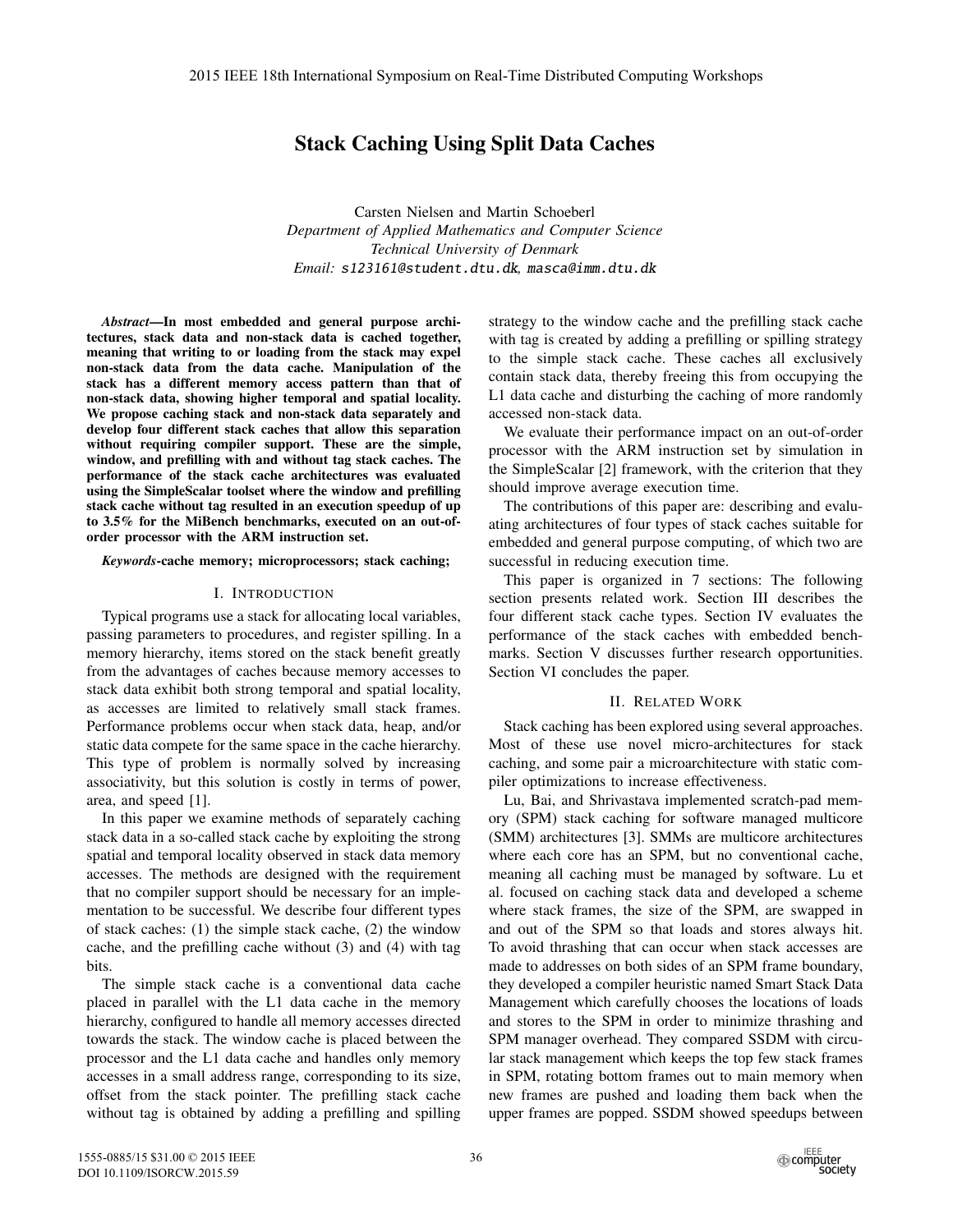15% and 1% compared to circular stack management. A similar approach optimized for recursive functions has also been explored [4].

Kannan, Shrivastava, Pabalkar, and Lee considered an SPM stack cache manager swapping stack frames the size of function frames instead of the entire size of the SPM [5]. This approach is more fine grained than the one of Lu et al. but requires more management overhead since the SPM must be managed on every function call. Kannan et al. developed a static compile scheme for reserving space in the SPM based on the estimated call tree, maximizing the amount of space reserved at a time. They obtained significant speedup of over 40% using SPM caches of a size larger than the maximum stack frame created during benchmark execution, compared to a core with only a 1 KB normal cache. However, the SPM cache does not work for programs that create stack frames larger than the SPM.

Park, Park, and Ha explored caching stack data in SPM acting as a cache that slides up and down in memory, following the stack pointer [6]. This is done dynamically without need for compiler support, using MMU faults to detect when the SPM must allocate space for new data or retrieve data from DRAM. Park et al. compared this form of stack caching to a normal cache architecture, configured to only cache stack data, and showed that the SPM stack cache was both faster and more energy efficient.

Stack caching has also been implemented on stack machine architectures such as hardware implementations of the Java virtual machine (JVM) [7] [8] [9]. In the JVM operands are saved on the top of the stack while local variables are stored deeper down. Schoeberl showed that the operands can be cached in a two-entry register file containing the two topmost elements of the stack, while single read port on-chip memory contained the lower parts of the stack [10]. The result was more efficient than approaches caching only in a small register file [11] and approaches using only three-port on-chip memory for caching [12] in both area and speed.

For real-time system it has been proposed to split the data cach [13], [14]. The argument is that cache hits for heap allocated data is unpredictable, but that cache hits and misses for stack allocated data is relative easy to predict. Therefore, a split of the data cache into several caches (e.g., for stack, static, and heap allocated data) simplifies the worst-case execution time analysis.

In the real-time domain Abbaspour, Brandner, and Schoeberl [15] implemented a stack cache for the Patmos processor [16] which requires compiler support. Their scheme uses three additional hardware instructions: reserve, free, and ensure. These instructions are used by the compiler to make sure that the stack frame belonging to a function is cached. This allows entire stack frames to be kept in the stack cache instead of entirely in main memory to ensure time predictable access times. Abbaspour et al. showed that this scheme provides a large execution speedup of many

benchmarks, even for small cache sizes (256 bytes). They also identified that the cached stack frames do not need to be held consistent with external memory, since data below the stack pointer is by definition invalid and therefore has no need of being written back to main memory. Tracking the stack allocated data within worst-case execution time analysis is simplified when the data cache is split [17].

Lee, Smelyanskiy, Newburn, and Tyson developed the Stack Value File (SVF) microarchitecture [18]. The SVF is a circular buffer to which all memory accesses offset from the stack pointer are diverted. Since the stack is a contiguous data structure in memory the SVF is more area efficient than a comparable cache as it only requires one tag line for every page it contains. It also reduces the memory traffic since unnecessary loads and stores of invalid data on stack allocation and dirtly replacements can be avoided. The SVF microarchitecture requires no compiler support and produces large speedups compared to a baseline architecture with only a data cache, mostly because accesses are faster.

Olson, Eckert, Manne, and Hill examined the energy efficiency of using implicit and explicit stack caches [19]. An implicit stack cache constrains stack data items to be stored in only part of the available L1 data cache by limiting the available ways of associativity. While an explicit stack cache is a separate cache that handles only stack data accesses. Olson et al. identified that the separate stack cache need not be large compared to the L1 data cache and showed a reduction in dynamic cache energy consumption of 36% using explicit stack caching without negatively affecting performance. They also discussed making the explicit stack cache virtually addressed, removing 40% of address translations which they found to be the average amount of memory accesses directed to the stack.

### III. STACK CACHING

Stack caching aims to exploit access patterns to the stack, a data structure that is typically used to hold local variables, return addresses, arguments for function calls, and spilled registers. Most higher-level languages use a stack invisible to the programmer for these purposes, although some languages, such as Forth, are based on the model of a stack machine and require the programmer to manage it. The stack occupies a contiguous area in memory starting at some predefined address. For historical reasons, the stack usually grows downwards. Today, this convention is completely arbitrary and with virtual memory there is nothing inhibiting growing the stack upwards.

When used for the purposes described above, the stack is organized into stack frames. A stack frame is an area on the stack containing variables relevant to a single function or routine. When new functions are called, a new stack frame is created on top of the stack. Since stack frames may not inhabit the same memory location on every invocation of a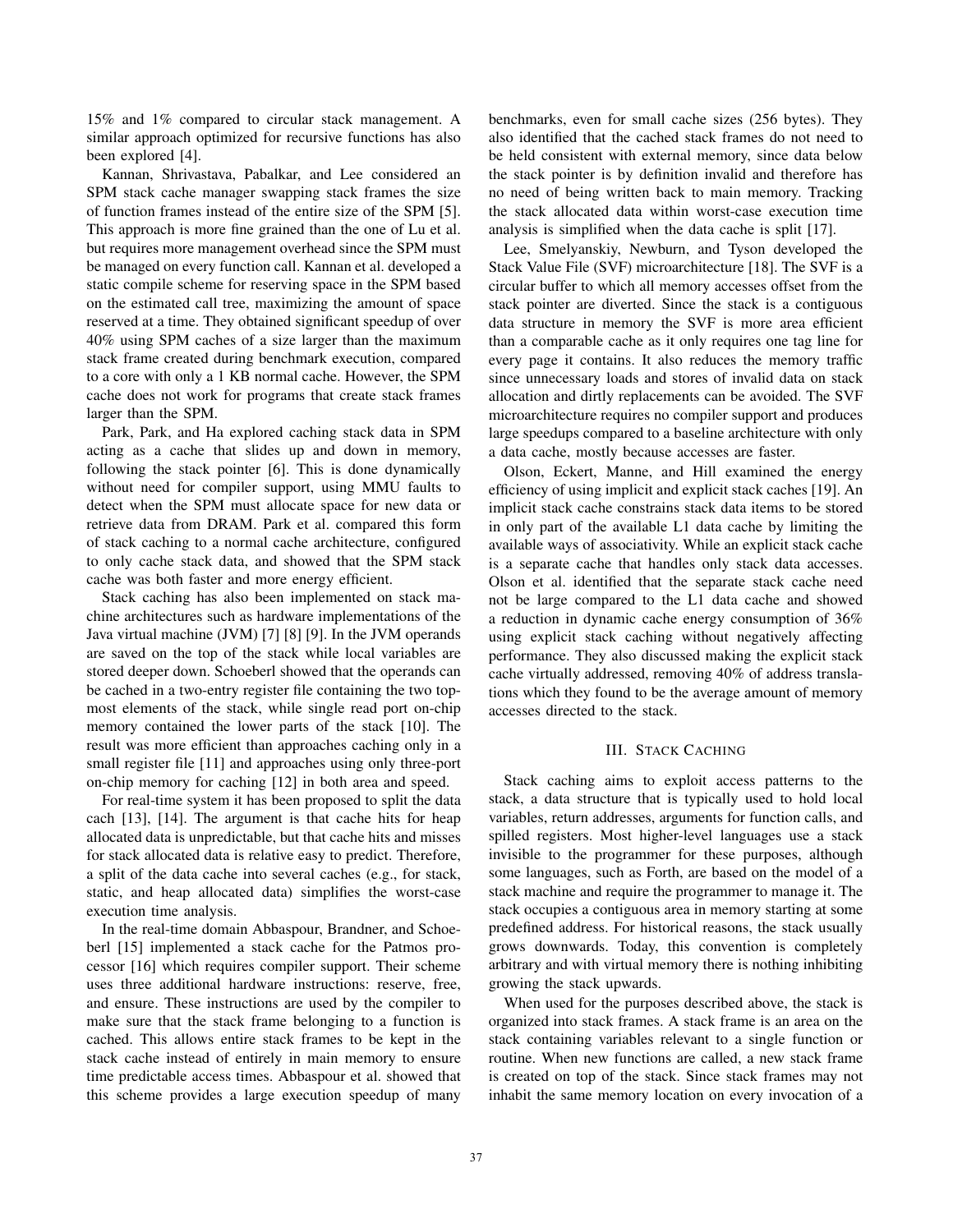| name            | position | window type | prefilling |
|-----------------|----------|-------------|------------|
| simple          | parallel | no          | no         |
| window          | elevated | yes         | no         |
| prefill w/o tag | elevated | yes         | yes        |
| prefill w/ tag  | parallel | no          | yes        |

Table I: Type overview of the four stack caches examined in this paper.

function, variables are addressed relative to the stack pointer, which always points to the topmost element on the stack.

A frame pointer, in addition to a stack pointer, supports allocation of dynamic data structures on the stack. The frame pointer points to the first element of the topmost stack frame and is fixed for the function. The stack pointer changes as data is allocated dynamically. In that case the frame pointer is used to address the local variables, and all other stack frame content, with a constant offset. Fig. 1 shows a possible snapshot of a stack, holding subroutine arguments, return address, the previous frame pointer as well as saved registers and local variables.

Stack usage varies between architectures, depending on the number of available general purpose and parameter passing registers. For example, architectures like x86 need to use the stack more than a MIPS-like architecture, in order to spill registers and pass parameters to functions.

### *A. Stack Cache Types*

We can classify a stack cache with three parameters: (1) its position within the memory hierarchy, (2) whether or not it employs a memory window, and (3) what prefill strategy is used. The hierarchy position determines whether the stack cache is *parallel* to the L1 data cache or *elevated* (between the processor and the original L1 data cache). A parallel stack cache sources misses from the L2 data cache, while an elevated stack cache uses the L1 data cache as shown in Fig. 2. A window type cache will only be accessed when the requested memory address lies between two pointers named *bos* and *tos*, meaning bottom and top of stack respectively. Therefore, bos−tos determines the size of the memory area cached in the stack cache at any point in time.

A non-window cache accepts all memory accesses directed to the stack. This is done by redirecting all memory accesses between the stack pointer and the starting address of the stack, which is determined at compile time.

Beyond this the stack cache may also employ prefilling/spilling according to a number of strategies of varying complexity. This paper deals with four stack caches, a simple stack cache, a window stack cache, a prefilling stack cache without a tag, and a prefilling stack cache with a tag.

An overview of the attributes connected to the described stack cache types is listed in Table I



Figure 1: The stack in operation, showing a possible organization of return addresses, saved registers, and local variables.

#### *B. Simple Stack Cache*

Our base assumptions of the memory hierarchy are corelocal level 1 (L1) caches for instruction and data with a single cycle access time. These caches are backed up by a larger (and slower) level 2 (L2) cache. That L2 cache is shared on a multicore processor. To this configuration we add a cache for stack allocated data.

The simplest possible version of such a cache, is a standard cache placed in parallel with the L1 data cache and configured to handle all memory accesses directed to the stack, ensuring that all loads and stores to the stack pass through it. This eliminates conflicts between stack data and non-stack data in the L1 data cache. Since the stack is a contiguous block of memory, it makes sense to choose a direct mapped cache for the stack cache.

Adding the simple stack cache will show an increased hit rate for stack data as well as overall hitrate for stack and normal data combined, provided that the stack cache is large enough to contain most stack frames. When the cache becomes too small and items are written back to the L2 data cache, performance will suffer when reloading these.

## *C. Window Type Stack Cache*

To avoid the miss penalty incurred by the simple stack cache, the cache can be placed such that it fetches from the L1 data cache instead of the L2. Additionally, address range boundaries can be imposed on the stack cache such that only memory accesses within a specific range are handled by it. This eliminates the problem of stack frames being too large for the stack cache, since any reference to an item that would not fit in the stack cache, simply bypasses it and is handled by the L1 data cache.

These boundaries can be enforced using two pointers, bottom-of-stack *bos* and top-of-stack *tos*. In the simple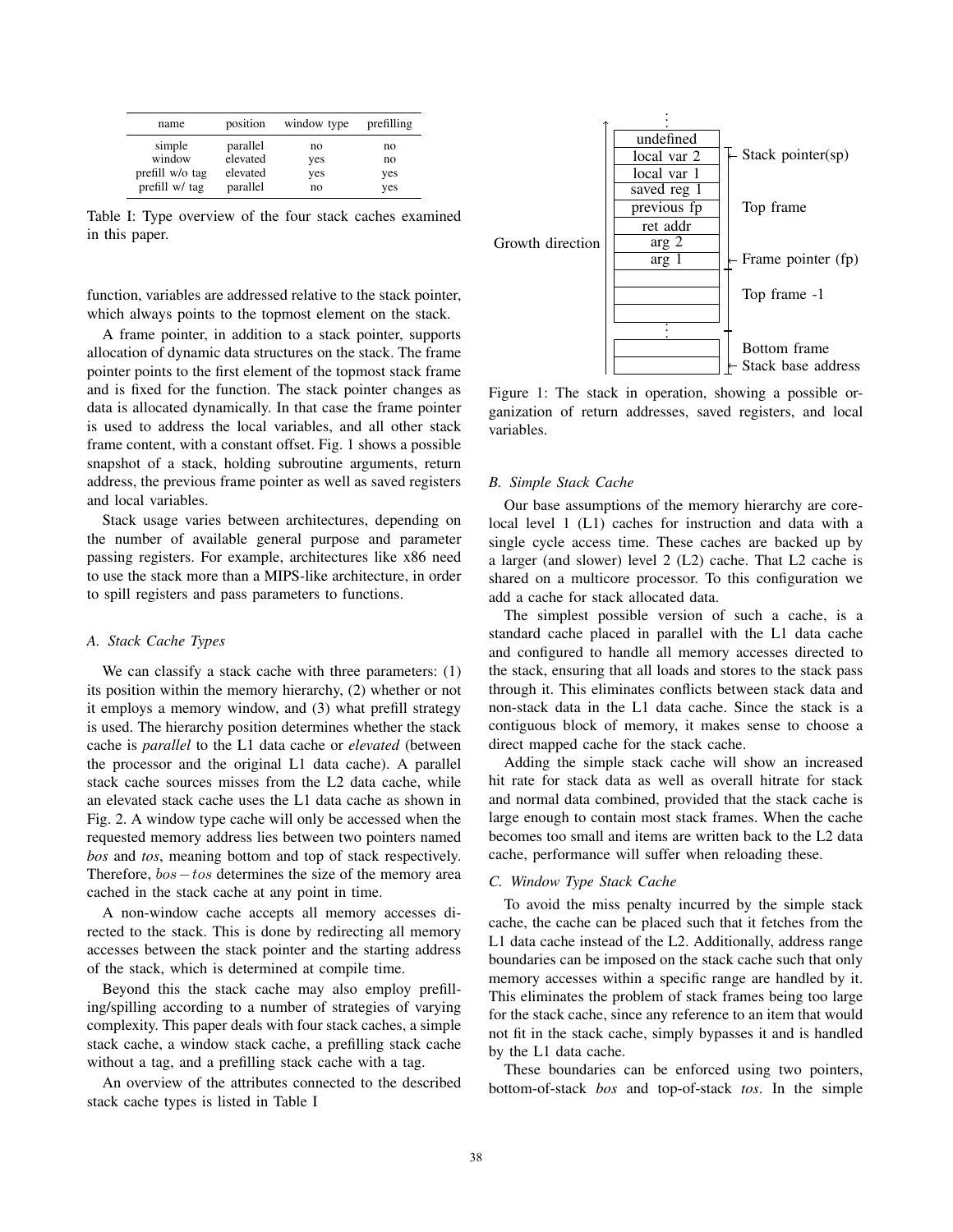

Figure 2: The two different hierarchal placement options for the stack cache. The stack cache is either parallel to the data cache, meaning misses are served by the L2 cache in the hierarchy, or elevated above the data cache, meaning misses are served by the L1 data cache.

window type stack cache, *tos* is locked to the stack pointer and *bos* is below *tos* by the size of the stack cache. To avoid coherency issues, the bypassing must be to the same cache that the window type stack cache fetches misses from. For a window type stack cache that is parallel to the L1 data cache, all accesses to the stack, that do not fall within the range between *bos* and *tos*, would need to bypass the stack cache and go directly to the L2 data cache. This would have a severe impact on performance. Fig. 3 shows the window type stack cache.

The window type stack cache can be thought of as a ring-buffer, overwriting the last elements when new data is written at the address pointed to by the stack pointer.

## *D. Tagless Prefilling Stack Cache*

By adding a prefill/spill mechanism to the window stack cache we can remove the need for tag memory. This mechanism controls the *bos* and *tos* pointers so that they are not fixed to the stack pointer, but free to move around according to a spill/fill policy. This policy must insure that only addresses between *bos* and *tos* are represented in the stack cache in order for it to be tagless.

The simplest possible prefill/spill mechanism acts as follows: When an item is pushed to the stack, the bottom item in the stack cache is written back to the L1 data cache automatically and *bos* is decremented by the block size of the stack cache, while *tos* follows the value of the stack pointer. When an item is popped from the stack, *tos* will again follow the stack pointer, but *bos* must now be incremented and the new memory item pointed to by *bos* must be loaded from the L1 data cache.

If more than one item is popped from the stack in a single operation, the prefill mechanism will attempt to fill all the remaining slots in the stack cache. This potentially hurts performance as items at the bottom of the stack cache may be reloaded and written back to the L1 data cache several times without being used, as the stack pointer moves up



Figure 3: Window type stack cache. Only memory accesses between the bos and tos pointers are directed to the stack cache. The stack cache fetches misses from the L1 data cache. Arrows signify memory accesses and bolded arrows signify pointers.

and down near the top of the memory range contained in the stack cache. We therefore move away from the simple policy such that *bos* is only changed when the stack pointer has moved upwards by a significant amount of addresses, two block sizes in our implementation. Thereby limiting the amount of necessary loads from the L1 data cache.

When large stack frames are popped or initialized, the *tos* and *bos* pointers will need to traverse a large number of addresses, possibly greater than the size of the stack cache. In this case, we allow the cache to completely flush itself and jump to the new location of the stack pointer. This is done to prevent the stack cache from loading all stack items between *tos*, or *bos*, and the stack pointer at the time of the large change in the stack pointer value.

Additionally, when items are pushed to the stack, valid data located at the bottom of the address range, covered by the stack cache, must be written back to the L1 data cache. We can avoid this by setting a target fill percentage of less than one hundred percent. The prefill/spill mechanism will then spill cache lines, moving *bos* towards *tos* if the current fill percentage is too high. Inversely, it will fill cache lines, moving *bos* away from *tos*, if the current fill percentage is too low. This will free space in the stack cache where new stack data can be written without the need for writing back old data to the L1 data cache. We use a fill percentage of 50%. The described prefill/spill policy is the one that will be evaluated in this paper. However, we will continue to elaborate on optimizations that may increase performance.

In a conventional cache, data items located between the heap and stack are written back through the cache hierarchy, because the data cache cannot distinguish between stack and non-stack data. This data is by definition invalid and does not need to be written back. The stack cache allows us to make the distinction between stack and non-stack data, and thereby avoid the writeback of invalid data when items are popped from the stack. Likewise, when the processor issues a write to an address in a new cache line at the top of the stack, this cache line does not need to be fetched from a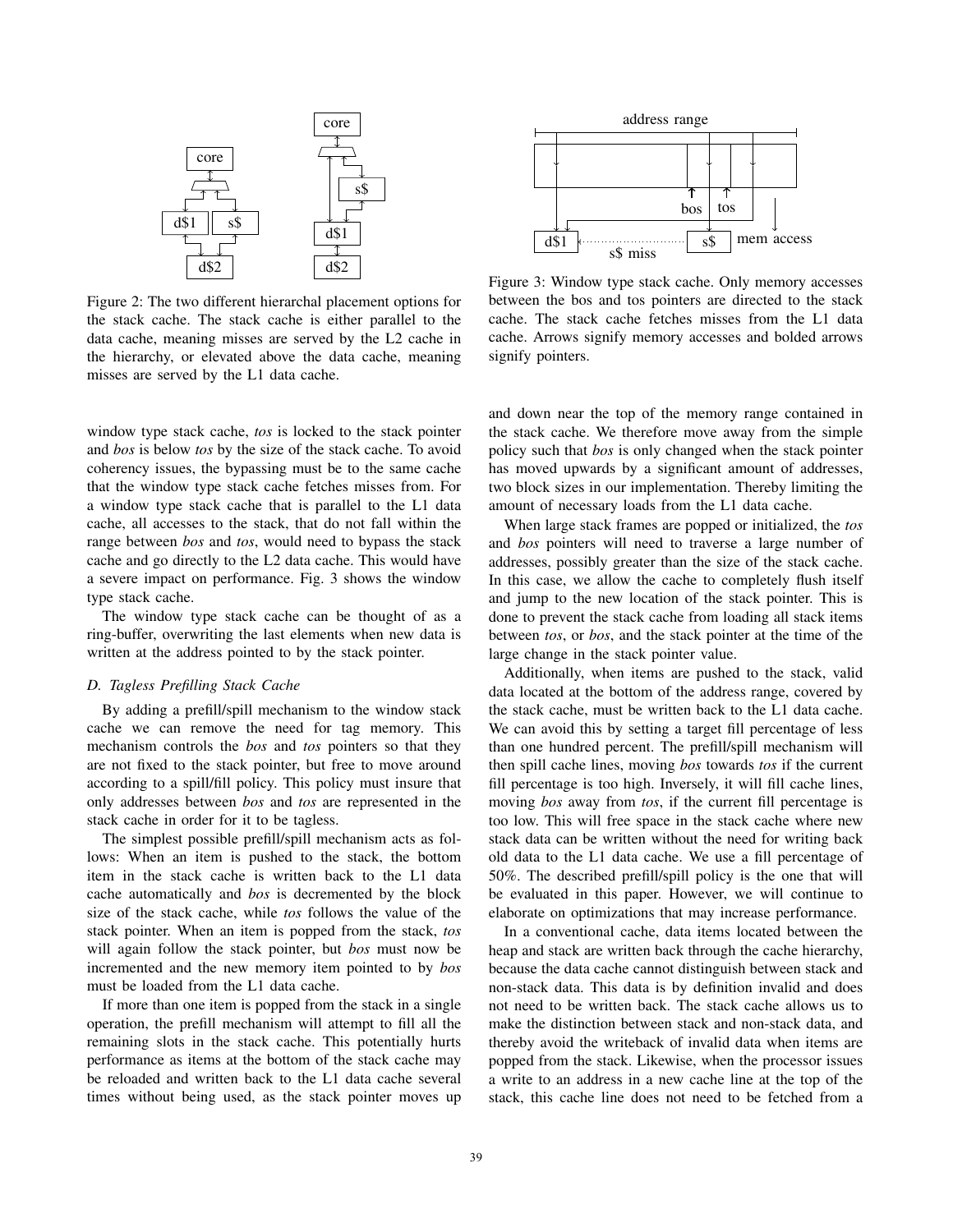

Figure 4: Percentage of memory accesses, excluding instruction fetch, directed towards the stack for each benchmark. The benchmark vary considerable in their stack use, some producing hardly any stack accesses and some more than 80 percent.

lower hierarchy level. The data can simply be written into the stack cache.

This write might move the *tos* pointer. If the stack cache becomes full it will also move *bos*, and some cache lines will need to be written into the next hierarchy level. In the other case, where *tos* moves in the other direction, the line will not be written back for the reasons explained above. Thus, some data may only ever inhabit the stack cache, further reducing the pressure on the L1 data cache. We do not implement these optimizations as we have found that stack data is sometimes written to addresses not in the current stack frame when executing the MiBench benchmarks on the SimpleScalar ARM out-of-order processor.

When operating under optimal conditions, the prefilling/spilling cache has an adequate amount of non-occupied space that allows the top of stack pointer to track the stack pointer unhindered. When new items are written to the stack near the stack pointer they will then be placed in the stack cache. When the stack pointer rises below this point on a function return, the data will be invalidated and overwritten without write-back to the L1 cache. It is unfortunately not always possible to operate under optimal conditions. When stack frames become too large for the cache, the stack pointer will grow far beyond the *bos* pointer. This causes the stack cache to flush itself and reset the bottom and top of stack pointers to the stack pointer. Afterwards it will begin filling towards the specified fill percentage. The cache controller operates in parallel with the core and only issues spills and fills to/from the L1 data cache on cycles where the memory bus between the L1 and L2 data cache is unused in an attempt to minimize interference with L1 data cache misses that would stall the core.

The described policy has the added benefit of not requiring tag memory in the cache as the memory position of entries can be inferred from the *bos* and *tos* pointers.

## *E. Prefilling Stack Cache with Tag Memory*

We can also configure the prefilling cache to be parallel to the L1 data cache instead of elevated above it by changing the previously described tagless prefilling cache such that it sources misses from the L2 data cache. The access and fill policy must also be changed to prevent coherency issues that may arise if the same block is present in both the L1 data cache and a parallel window stack cache. Writing to the block in the parallel window stack cache before moving the window would invalidate the block in the L1 data cache. Instead of only accepting accesses between *bos* and *tos*, the prefilling stack cache with tag memory therefore accepts all accesses to the stack, like the simple stack cache. However, it still maintains *bos* and *tos* for prefilling purposes. Unlike the tagless design, this cache does not require flushing of the cache before jumping to a far-away stack pointer since it does not rely on the *bos* and *tos* pointer for determining tag bits.

#### IV. EVALUATION

We have implemented the stack caches on the out-oforder architecture of SimpleScalar using the SimpleScalar ARM ISA and in this section we will examine their effect on execution time.

The benchmarks used for evaluation are all part of the MiBench benchmark suite [20]. These benchmarks target embedded systems and have a wide range of instruction distributions. The amount of memory operations varies between 10-65%, ALU operations vary between 25-80% and branch instructions vary between 6-20%. Program sizes vary with text segment sizes between 150-300 KB for the vast majority of the benchmarks, while data segments vary between a few kilobytes and 500 KB. Only a few benchmarks lie outside these numbers, most notably the lame benchmark, having a text segment size of 1.6 MB and a data segment size of 3.9 MB.

All simulations shown are performed with a 4 KB L1 data cache with 32 byte blocks and 4 way associativity unless explicitly stated otherwise. The 4 KB size was chosen to mimic the size of L1 data caches on small embedded systems with limited resources. This is fitting since the MiBench suite targets these systems.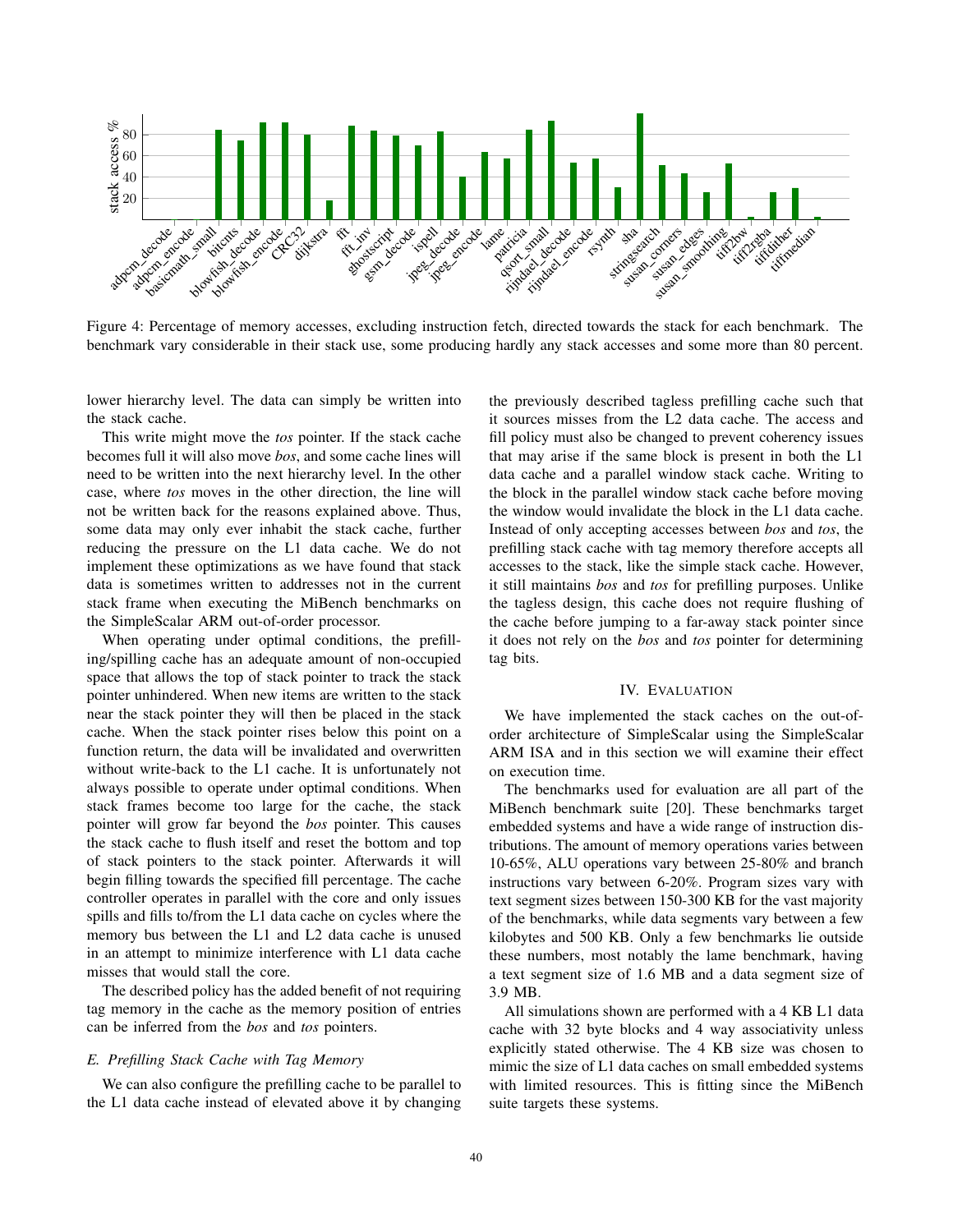

Figure 5: Speedup obtained by adding a 1 KB parallel simple stack cache compared to having no stack cache. Some benchmarks show improved execution time, but this is outweighed by the massive increase in execution time for the blowfish benchmarks. The parallel prefilling cache shows approximately the same result and is therefore not shown.



Figure 6: Speedup of an 8 KB L1 data cache compared to speedup obtained by adding a 4 KB simple stack cache to a 4 KB L1 data cache. Having a stack cache size equal to the data cache is inefficient compared to doubling the data cache size.

When the stack and data cache are in a parallel configuration, they share a bus to the L2 data cache which has a size of 256 KB, associativity level 4, block size of 64 B and access time of 6 cycles for all measurements. In the case of an elevated configuration, the stack cache has a 1 cycle access time to the L1 data cache which is the same as the latency from the core to the L1 data cache. The stack cache access time is 1 cycle in both the elevated and parallel configurations. The main memory uses burst transfer, taking 32 cycles to transfer one L2 cache block.

For the stack cache to be effective, there must be some competition between stack data and other data in the case where the system only has a data cache. This is most likely to happen if a program has a balanced mix of stack and non-stack memory accesses. It is reasonable to assume that each stack access miss corresponds to a previous eviction of non-stack data caused by a stack access and therefore also to a data miss that could have been avoided if stack data was cached separately.

Fig. 4 shows the stack usage as a percentage of the total number of data memory accesses for a selection of benchmarks. Some benchmarks show a surprisingly high ratio of stack accesses to non-stack accesses, which can

happen for two reasons. Either, the benchmarks makes many references to a narrow range in memory, reusing many of the same data items. For example most of the execution time could be spent in a tight loop manipulating mostly control variables. Otherwise, the amount of stack data items relative to the amount of non-stack data items is genuinely large. Stack caching is more effective in the latter case, as stack data would not take up much space in the L1 data cache in the prior case. Most programs lie between the two extremes in their stack access pattern. Therefore, the percentage of memory accesses directed towards the stack is not a good predictor of stack cache performance.

### *A. Parallel Stack Caches*

Speedup obtained by adding a 1 KB simple stack cache is show in Fig. 5. With a size of 1024 bytes, the cache is not large enough to contain a majority of the stack data which causes many conflict misses, reducing execution time for some of the benchmarks. Since it is in a parallel configuration, the L1 data cache cannot hold the extra data items and misses in the stack cache are forced to go to the L2 data cache, thereby incurring a large miss penalty.

The parallel configuration is therefore a bad choice unless the cache size is increased further. However, this will make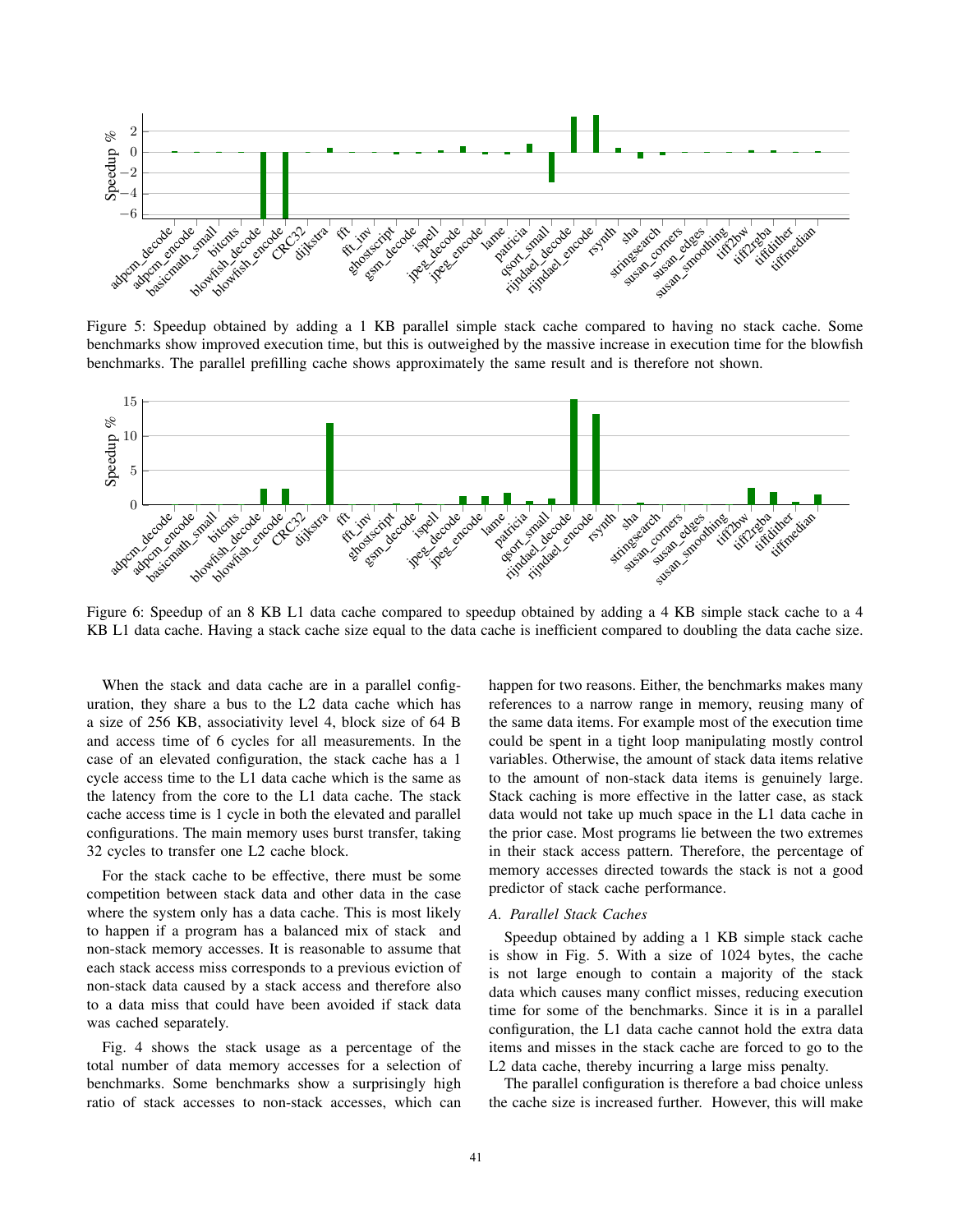

Figure 7: Speedup obtained by adding an elevated prefilling stack cache (top) and an elevated window stack cache (bottom) with the size specified in the legend.

the stack cache closer in size to the L1 data cache and at that point it is more effective to just enlarge the L1 data cache. If the two caches are of equal size, removing the stack cache and doubling the size of the data cache is vastly superior to employing the stack cache because this will also affect other than just stack data. This is shown in Fig. 6 where an 8 KB L1 data cache is compared to a 4 KB L1 data cache with a 4 KB simple stack cache.

## *B. Elevated Stack Caches*

The two elevated stack caches are more likely to produce positive results since they do not have the same miss penalty as the parallel stack caches. Fig. 7 shows speedup over a processor with no stack cache for both the basic window cache and tagless prefilling cache with sizes of 256 B, 512 B and 1024 KB. The blowfish and rijndael benchmarks both show significantly decreased execution times of up to 3.5% using the 1 KB window stack cache, while the rest of the benchmarks are somewhat unaffected. Only the stringsearch benchmark shows a very small increase in execution time.

The small responses to the addition of a stack cache can be explained by the small size of many of the MiBench benchmarks. They are suited for embedded applications, and emphasize a somewhat low memory pressure.

The window type stack cache performs markedly better than the tagless prefilling cache. This is likely due to a suboptimal fill/spill strategy as well as the lack of the write back optimization. The implemented prefill/spill strategy aiming for a 50% filled cache jams the memory bus between the L1 and L2 data cache enough to cause some stalls and an increase in execution time. A more elaborate prefill/spill scheme, perhaps tracking the history of the stack or frame pointer, might provide better performance for stack access patterns close to the bottom of the call tree where leaf procedures may be called many times in a row, in addition to solving the problem of the jammed L1 to L2 memory bus.

Elevated prefilling and window stack caches are thus positive additions to a either an embedded or general purpose architecture, even for small sizes (1024 B), decreasing execution time by up to 3.5%.

#### V. FUTURE WORK

We have tested different stack caches on an out-oforder processor implementing the ARM ISA. It would be interesting to see how the stack cache performs on the x86 ISA where there are fewer general purpose registers, and on the MIPS ISA where there are more general purpose registers. We predict that the stack cache will be more effective on x86 since the larger stack frames will take up more space if placed only in the L1 data cache. Also of interest is the performance of stack caches on processors that do not employ out-of-order execution, such as Patmos [16].

While the goal of this paper was to explore stack cache architectures that do not need compiler support, it could also be interesting to examine what could be done with compiler support in the general purpose domain since the approach yielded very positive results for Abbaspour et al. [15].

The described stack caches also need to be implemented in actual hardware to provide real data on the area and power cost, although the cache controller is rather small for simple spill/fill strategies.